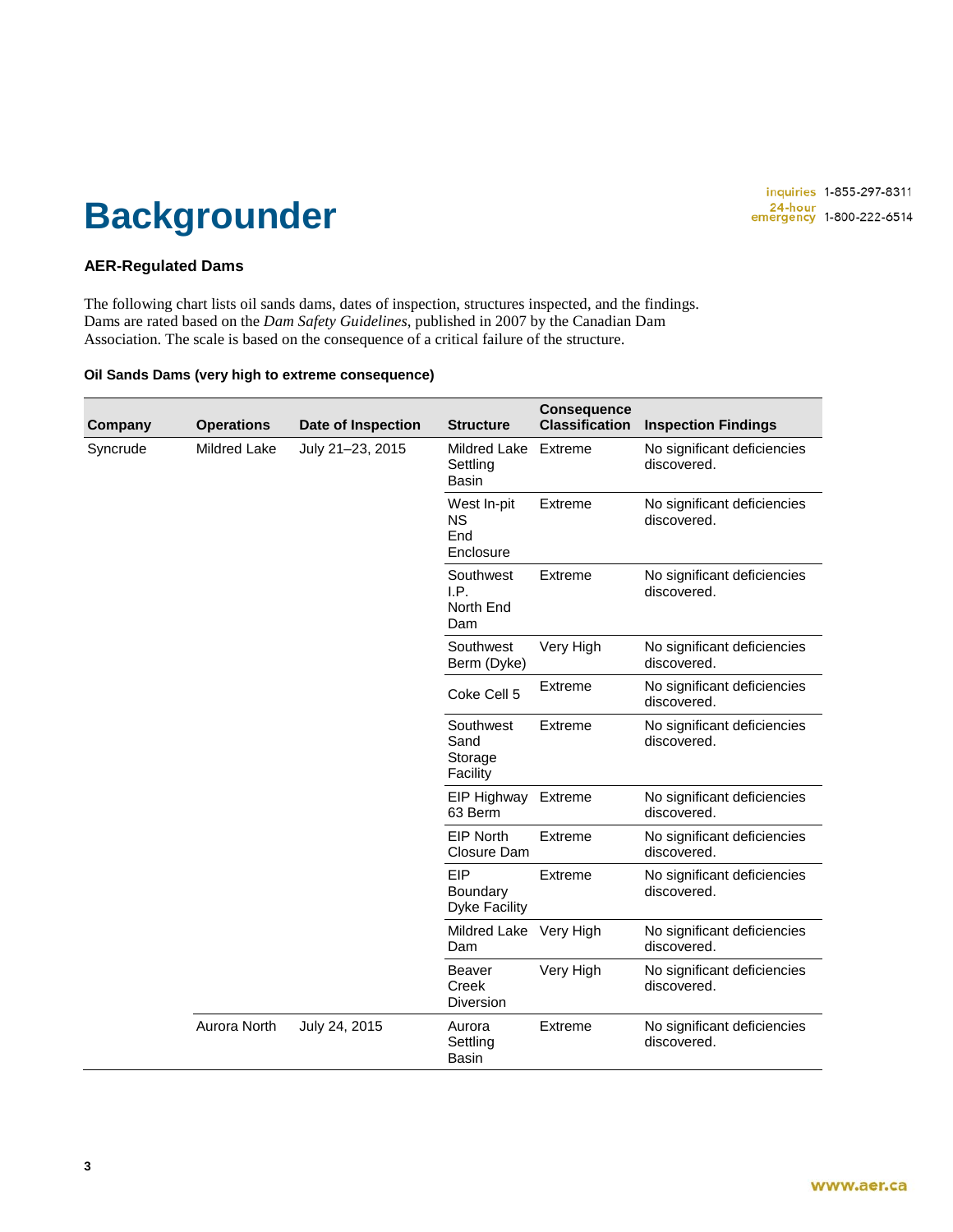## inquiries 1-855-297-8311<br>24-hour<br>emergency 1-800-222-6514

| Company | <b>Operations</b>           | Date of Inspection                | <b>Structure</b>                       | Consequence<br><b>Classification</b> | <b>Inspection Findings</b>                 |
|---------|-----------------------------|-----------------------------------|----------------------------------------|--------------------------------------|--------------------------------------------|
| Suncor  | Lease 86/17                 | August 24-26, 2015                | Pond 1                                 | Extreme                              | No significant deficiencies<br>discovered. |
|         |                             |                                   | Pond 1a                                | Extreme                              | No significant deficiencies<br>discovered. |
|         |                             |                                   | <b>Pond 2/3</b>                        | <b>Extreme</b>                       | No significant deficiencies<br>discovered. |
|         |                             |                                   | Pond 4, 4G,<br>4G2                     | Extreme                              | No significant deficiencies<br>discovered. |
|         |                             |                                   | Pond 5                                 | Extreme                              | No significant deficiencies<br>discovered. |
|         |                             |                                   | Pond <sub>6</sub>                      | Extreme                              | No significant deficiencies<br>discovered. |
|         |                             | Millenium Mine August 24-26, 2015 | Pond 7                                 | Extreme                              | No significant deficiencies<br>discovered. |
|         |                             |                                   | Pond 8                                 | Extreme                              | No significant deficiencies<br>discovered. |
|         |                             |                                   | Pond 8a                                | Extreme                              | No significant deficiencies<br>discovered. |
|         |                             |                                   | Pond 8b                                | Extreme                              | No significant deficiencies<br>discovered. |
|         |                             |                                   | South<br><b>Tailings Pond</b>          | Extreme                              | No significant deficiencies<br>discovered. |
| Shell   | Muskeg River<br>Mine        | July 22-23, 2015                  | External<br>Tailings<br>Facility (ETF) | Extreme                              | No significant deficiencies<br>discovered. |
|         |                             |                                   | South<br>Expansion<br>Area (SEA)       | Extreme                              | No significant deficiencies<br>discovered. |
|         |                             |                                   | In-Pit Dykes<br>(1, 2, 2i, 3S,<br>3N)  | Very High                            | No significant deficiencies<br>discovered. |
|         | Jackpine Mine July 21, 2015 |                                   | External<br>Tailings<br>Facility (ETF) | Extreme                              | No significant deficiencies<br>discovered. |
|         |                             |                                   | In-Pit Dykes                           | Very High                            | No significant deficiencies<br>discovered. |
| Suncor  | Fort Hills                  | September 1, 2015                 | Out-of-pit<br>Tailing<br>Area (OPTA)   | Extreme                              | No significant deficiencies<br>discovered. |